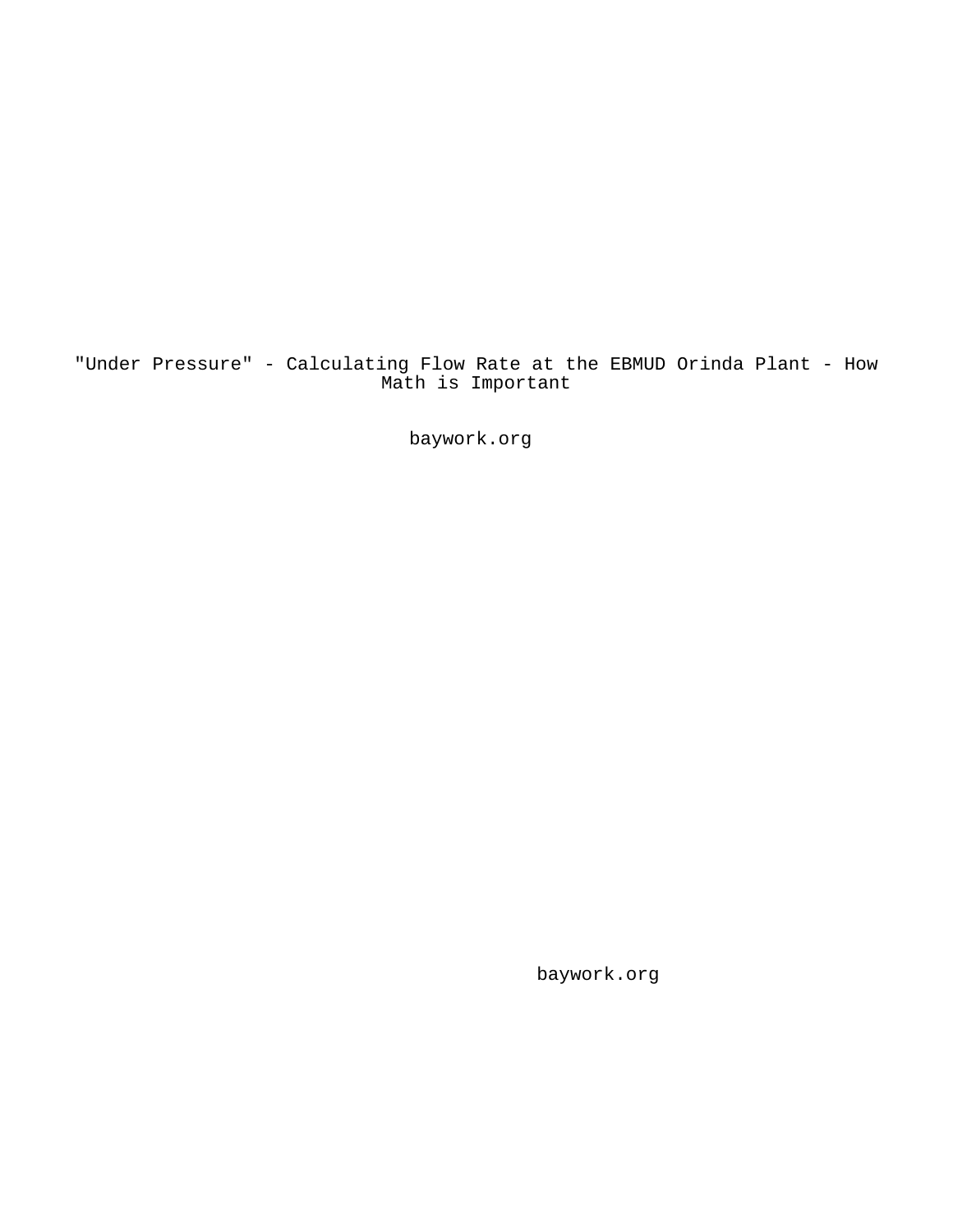|                                                    | 1                                                                                                                                                                                                                                                                                                                                                                                                                                                                                                                             |
|----------------------------------------------------|-------------------------------------------------------------------------------------------------------------------------------------------------------------------------------------------------------------------------------------------------------------------------------------------------------------------------------------------------------------------------------------------------------------------------------------------------------------------------------------------------------------------------------|
| VIDEO                                              | AUDIO                                                                                                                                                                                                                                                                                                                                                                                                                                                                                                                         |
| SCENE 1 - INTRO IN CONTROL<br>ROOM:                |                                                                                                                                                                                                                                                                                                                                                                                                                                                                                                                               |
| Scene opens with a two-shot<br>of Maria and Andrew | MARIA<br>"Hi. My name is Maria Rodriguez and I'm<br>a Senior Water treatment Operator at<br>The East Bay Municipal Utility District<br>or East Bay Mud. Our work is very<br>important for our community and the<br>environment. At East Bay Mud we operate<br>six water treatment plants to provide<br>clean drinking water for 1.4 million<br>people."                                                                                                                                                                       |
|                                                    | ANDREW<br>"I'm Andrew Kwan, and I'm also a<br>Senior Water Treatment Operator<br>with the District. Water treatment<br>operators are public health workers<br>and our plants are staffed 24 hours<br>per day 7 days a week to ensure<br>that you always have safe water."                                                                                                                                                                                                                                                     |
|                                                    | MARIA<br>"We believe our jobs very important<br>and take continuing education<br>classes each year to improve our<br>skills. But to get entry-level jobs<br>in water treatment it is necessary<br>to have strong math skills, because<br>we use math on a regular basis to<br>make sure the water is property<br>treated."                                                                                                                                                                                                    |
|                                                    | ANDREW<br>"To give you an idea of how<br>important math is for our work, we<br>want to share information about how<br>math helped us keep water flowing<br>at a constant rate and maintain<br>excellent water quality steady when<br>we needed to make a repair at the<br>plant a few months ago." MARIA<br>"Even when we need to make a repair<br>or do maintenance at the plant, we<br>can never let down our customers.<br>We'd like to show you an example of<br>the math it takes to provide<br>reliable water service." |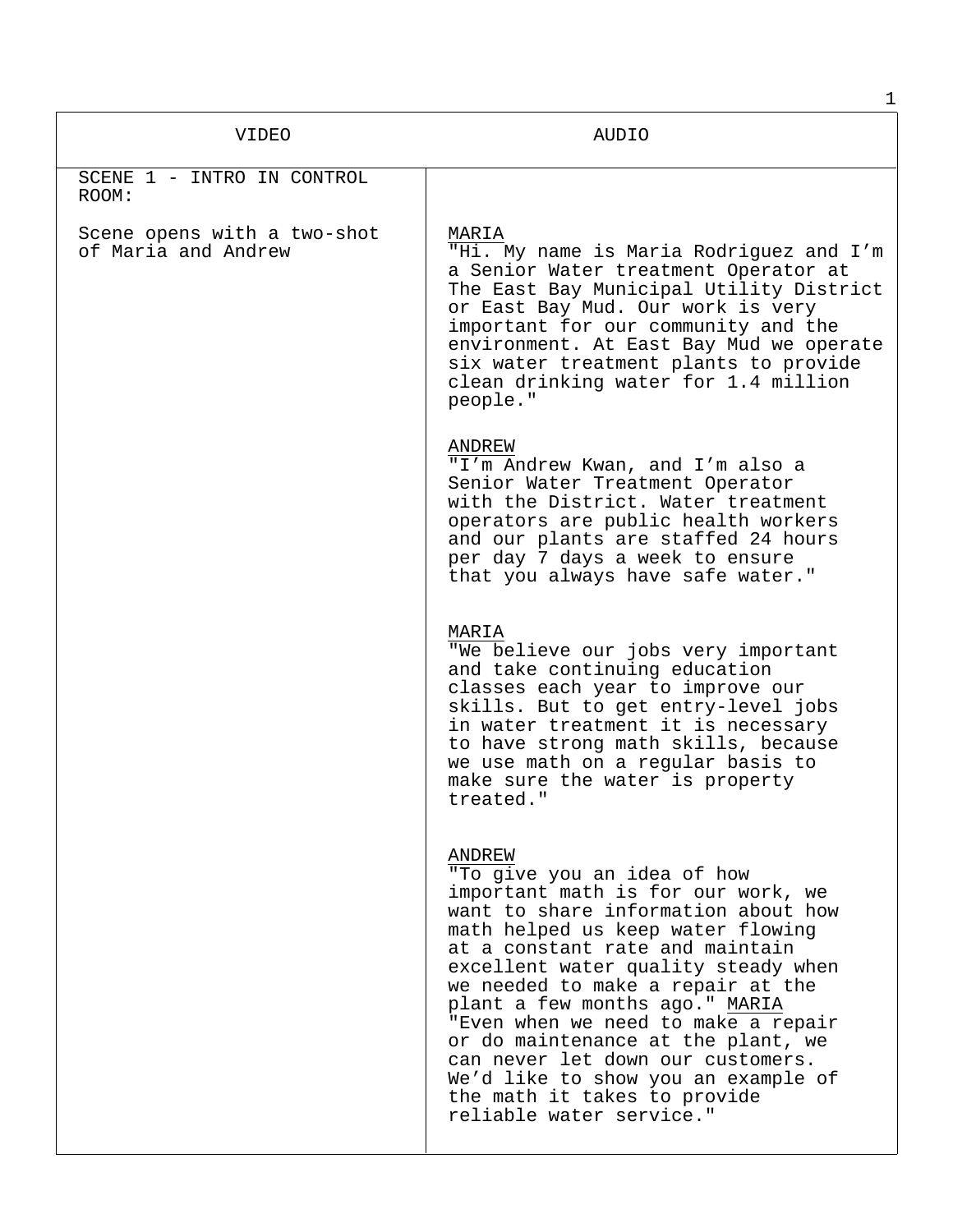|                                                                         | 2                                                                                                                                                                                                                                                                                                                                                                                                                                                                             |
|-------------------------------------------------------------------------|-------------------------------------------------------------------------------------------------------------------------------------------------------------------------------------------------------------------------------------------------------------------------------------------------------------------------------------------------------------------------------------------------------------------------------------------------------------------------------|
| <b>VIDEO</b>                                                            | AUDIO                                                                                                                                                                                                                                                                                                                                                                                                                                                                         |
|                                                                         |                                                                                                                                                                                                                                                                                                                                                                                                                                                                               |
| SCENE 2- CONTROL ROOM:                                                  |                                                                                                                                                                                                                                                                                                                                                                                                                                                                               |
| Maria is sitting at the<br>control panel when Andrew<br>enters the room | ANDREW<br>"The bearings on the motor in basin 1<br>are making a lot of noise. I felt the<br>motor and it was really hot."                                                                                                                                                                                                                                                                                                                                                     |
|                                                                         | MARIA<br>"I agree, If the motor is hot, we<br>should shut down the basins and<br>have an electrician look at it."                                                                                                                                                                                                                                                                                                                                                             |
|                                                                         | ANDREW<br>"What is the plant's flow-rate<br>right now?"                                                                                                                                                                                                                                                                                                                                                                                                                       |
|                                                                         | MARIA<br>"The plant flow rate is 19 million<br>gallons per day, with 9.5 million<br>gallons per day going through basin<br>1. Andrew, Please call an<br>electrician and let them know we<br>need to take basin 1 out of service<br>because we need to investigate the<br>motor in Basin 1."                                                                                                                                                                                   |
|                                                                         | ANDREW<br>$"OK.$ "                                                                                                                                                                                                                                                                                                                                                                                                                                                            |
|                                                                         | MARIA<br>"We need to calculate how long it<br>currently takes for water to flow<br>through Basin 2 when it is flowing<br>at 9.5 million gallons per day. We<br>also need to calculate how long it<br>will take when we take Basin 1 out<br>of service and the flow on Basin 2<br>increases to 19 million gallons per<br>day. Then we will know where we are<br>now and how long it will take for<br>the water to flow through the plant<br>when we increase the flow in basin |